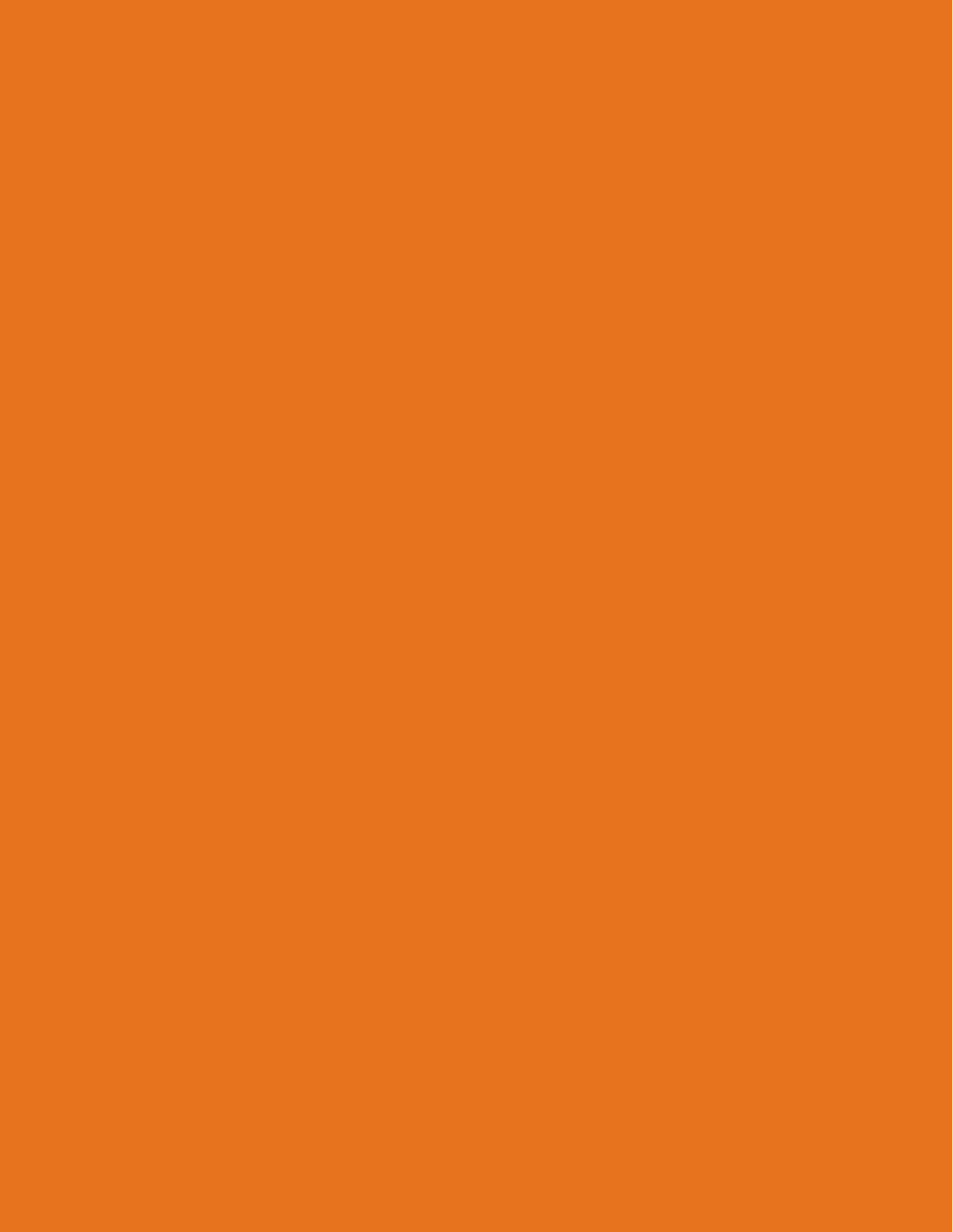#### About the Physician Directory

At Dignity Health – Glendale Memorial Hospital and Health Center, we know it can be hard to find a doctor that is right for you and your family, so we are here to help. This directory provides a list of Health Net and Blue Shield affiliated physicians you can pick from now that you have a new health insurance plan. Follow the steps below to get started.

Step 1: Browse through our list of Health Net, Blue Shield, and Dignity Health participating physicians.

**Step 2:** Select a doctor that is most convenient for you.

You can also go to **dignityhealth.org/glendalememorial** to get more details about our services or call (818) 502-4580 to find a doctor that's right for you.

#### Table of Contents

Disclaimer: Dignity Health is presenting this information as a service to the public and should be used for reference purposes only. While every effort is made to ensure current, accurate data, provider information changes frequently and may have been changed since this directory was last updated. Some participating providers may have been added or removed from Health Net and Blue Shield provider networks after this directory was printed. To get the most up to date information about affiliated providers in your area, visit www.healthnet.com or www.blueshieldca.com or call Health Net or Blue Shield Member Services at the number on the back of your member ID card.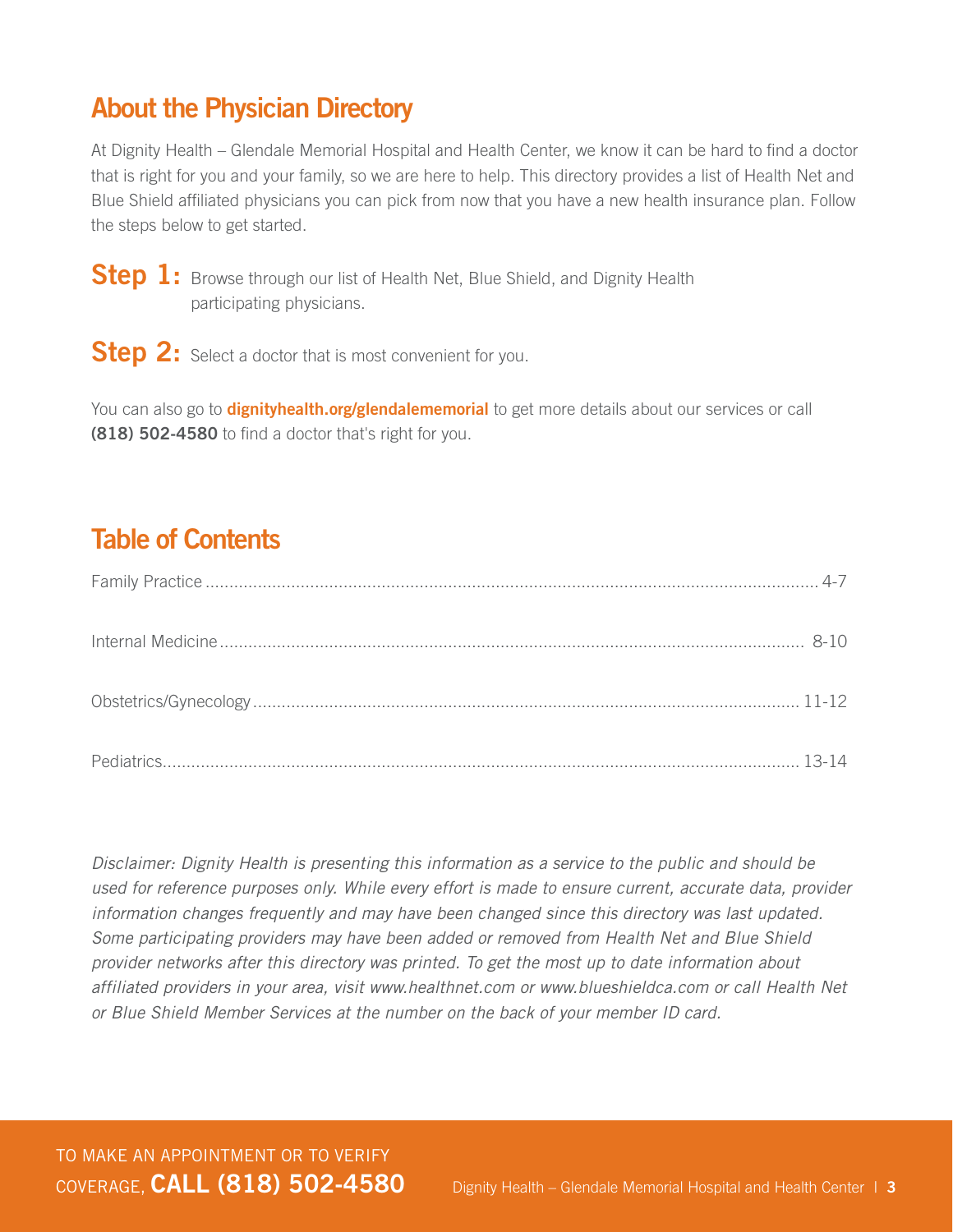

Luis Acosta, M.D. 222 W. Eulalia St. #201 Glendale, CA 91204 Accepts Blue Shield Accepts Health Net



Zaven Arslanian, M.D. 908 S. Central Ave. Glendale, CA 91204 Accepts Blue Shield

Accepts Health Net



Ara Airapetian, M.D. 1704 Colorado Blvd. Los Angeles, CA 90041 Accepts Blue Shield

Accepts Health Net



Narine Arutyounian, M.D. 814 E. Broadway #1 Glendale, CA 91205 Accepts Health Net



Luis Albert, M.D. 801 S. Chevy Chase Dr. #103 Glendale, CA 91205 Accepts Health Net



Vardui Arutyunyan, M.D. 1030 S. Glendale Ave. #308 Glendale, CA 91205 Accepts Blue Shield

Accepts Health Net



Levon Antossyan, M.D. 1204 S. Central Ave. Glendale, CA 91204 Accepts Blue Shield

Accepts Health Net



Saro Avakian, M.D. 1030 S. Glendale Ave. #405 Glendale, CA 91205 Accepts Blue Shield

Accepts Health Net



Artoon Arakel, M.D. 1030 S. Glendale Ave. #407 Glendale, CA 91205 Accepts Blue Shield

Accepts Health Net



Arsine Barsegyan, M.D. 1202 S. Central Ave. Glendale, CA 91204 Accepts Health Net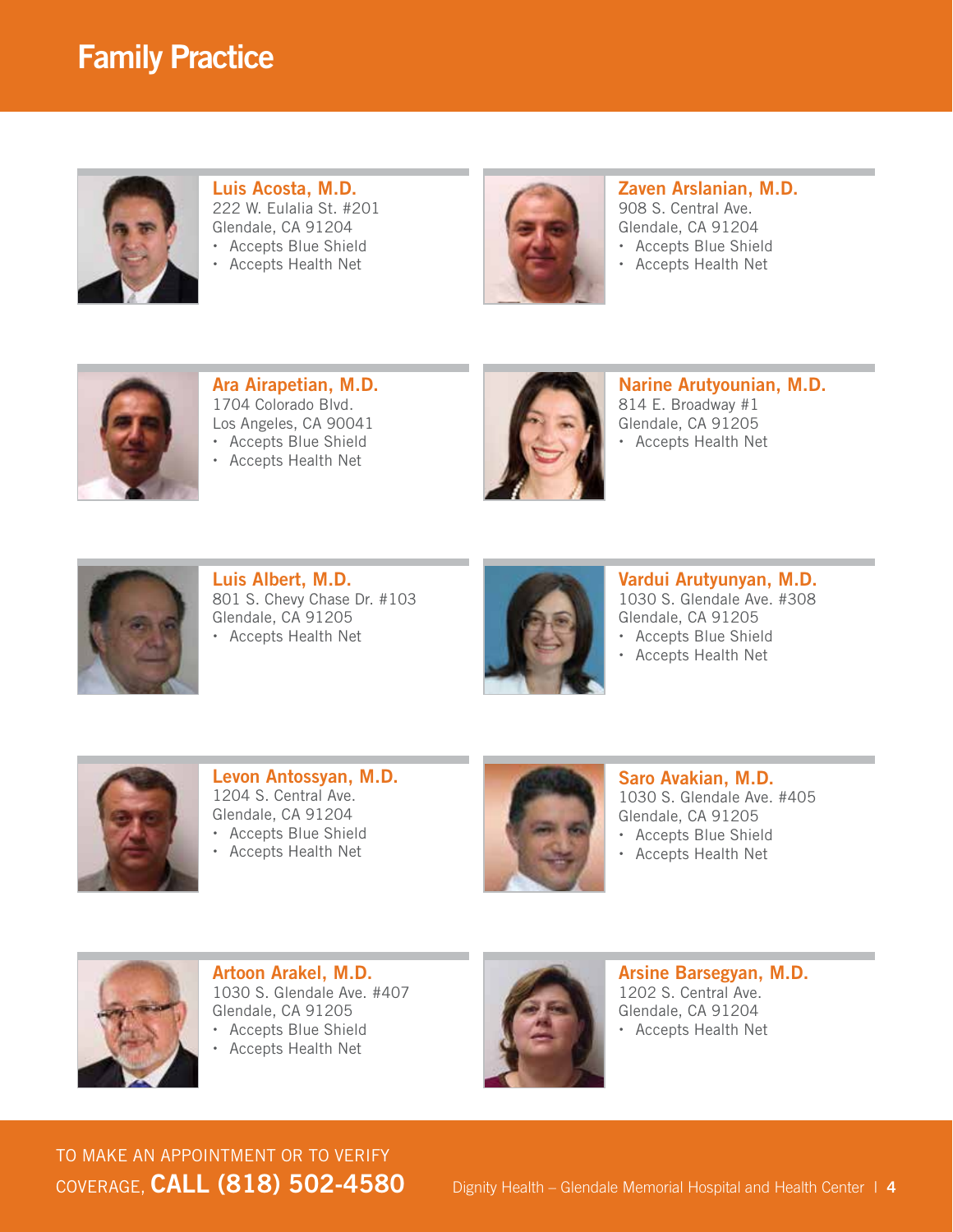

Azat Bogikian, M.D. 247 W. Glenoaks Blvd. Glendale, CA 91202 Accepts Blue Shield



David Han, M.D. 1560 E. Chevy Chase Dr. #355 Glendale, CA 91206 Accepts Blue Shield

Accepts Health Net



David Charchian, M.D. 1030 S. Glendale Ave. #305 Glendale, CA 91205 Accepts Blue Shield

Accepts Health Net



Samvel Hmayakyan, M.D. 1133 S. Central Ave. #1 Glendale, CA 91204 Accepts Blue Shield



Anna Galfaian, M.D. 445 W. Broadway Glendale, CA 91204 Accepts Health Net



Aram Karakashian, M.D. 1500 S. Central Ave. #200B Glendale, CA 91204 Accepts Blue Shield

Accepts Health Net



Dmitriy Gen, D.O. 1560 E Chevy Chase Dr. #245 Glendale, CA 91206 Accepts Blue Shield

Accepts Health Net



Vigen Khojayan, M.D. 435 Arden Ave. #360 Glendale, CA 91203 Accepts Blue Shield

Accepts Health Net



Nijole Glaze, M.D. 3611 Martin Luther King Jr. Blvd. #102 Lynwood, CA 90262 Accepts Blue Shield



Hrach Khudatyan, M.D. 134 N. Glendale Ave. Glendale, CA 91206 Accepts Blue Shield

Accepts Health Net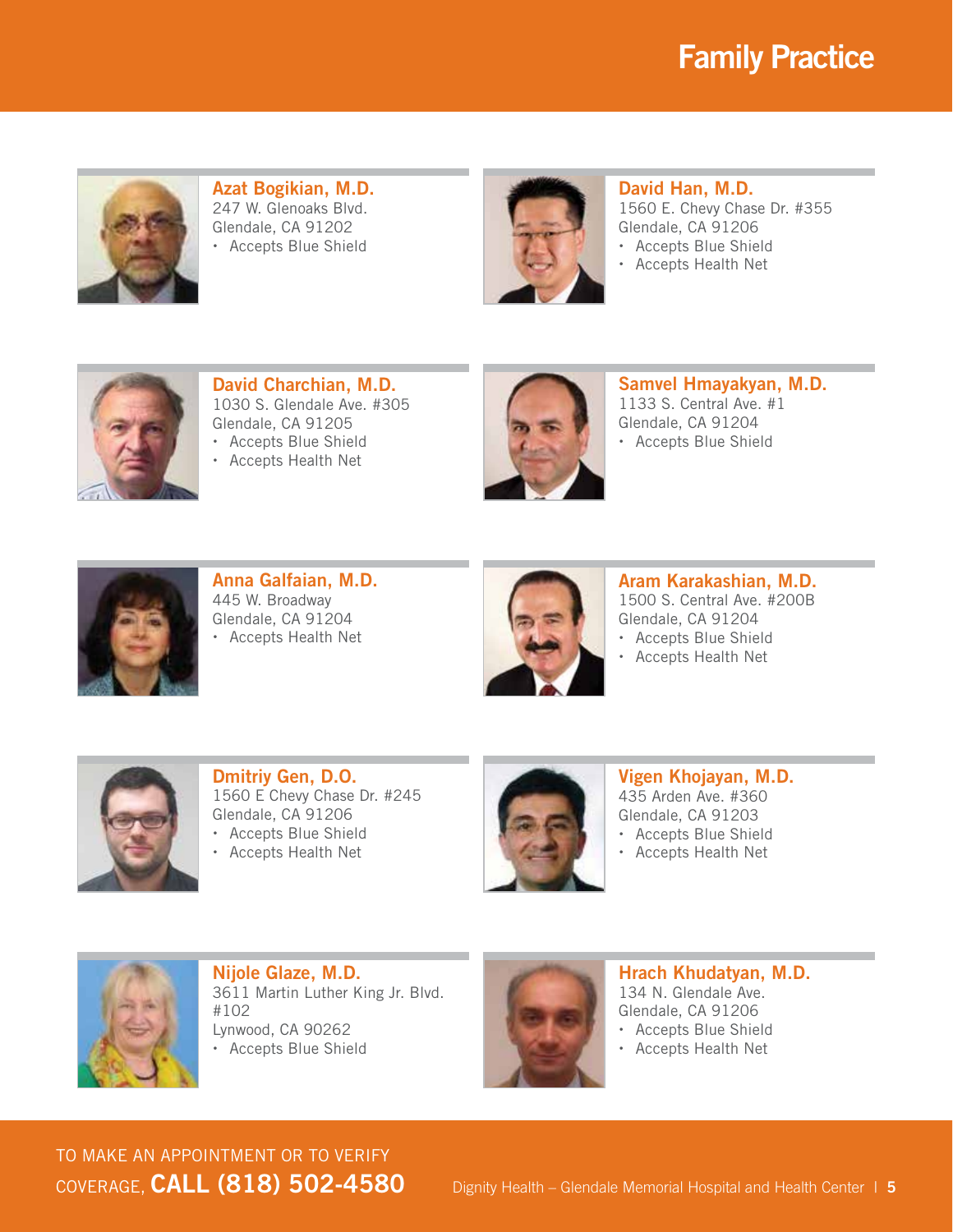

Ho Je Lee, M.D. 1560 E. Chevy Chase Dr. #355 Glendale, CA 91206 Accepts Blue Shield

Accepts Health Net



Armine Nazaryan, M.D. 221 S. Glendale Ave. Glendale, CA 91205

- Accepts Blue Shield
- Accepts Health Net



Edmund Lew, M.D. 1505 Wilson Ter. #250 Glendale, CA 91206 Accepts Blue Shield





Spasoje Neskovic, M.D. 500 E. Olive St. #750 Burbank, CA 91501 Accepts Blue Shield

Accepts Health Net



Peter Lue, M.D. 225 W. Broadway #100 Glendale, CA 91204 Accepts Blue Shield



Ayuna Panossian, M.D. 333 E. Magnolia Blvd. #103 Burbank, CA 91502 Accepts Blue Shield

Accepts Health Net



Emmanuel Luna, M.D. 1500 S. Central Ave. #321 Glendale, CA 91204 Accepts Blue Shield

Accepts Health Net



Lynn Ramirez, M.D. 303 S. Glenoaks Blvd. #4 Burbank, CA 91502 Accepts Health Net



Alfret Moradian, M.D. 1101 N. Pacific Ave. #102 Glendale, CA 91202 Accepts Blue Shield

Accepts Health Net



Ferdinant Saran, M.D. 1510 South Central Ave. #515 Glendale, CA 91204 Accepts Blue Shield

Accepts Health Net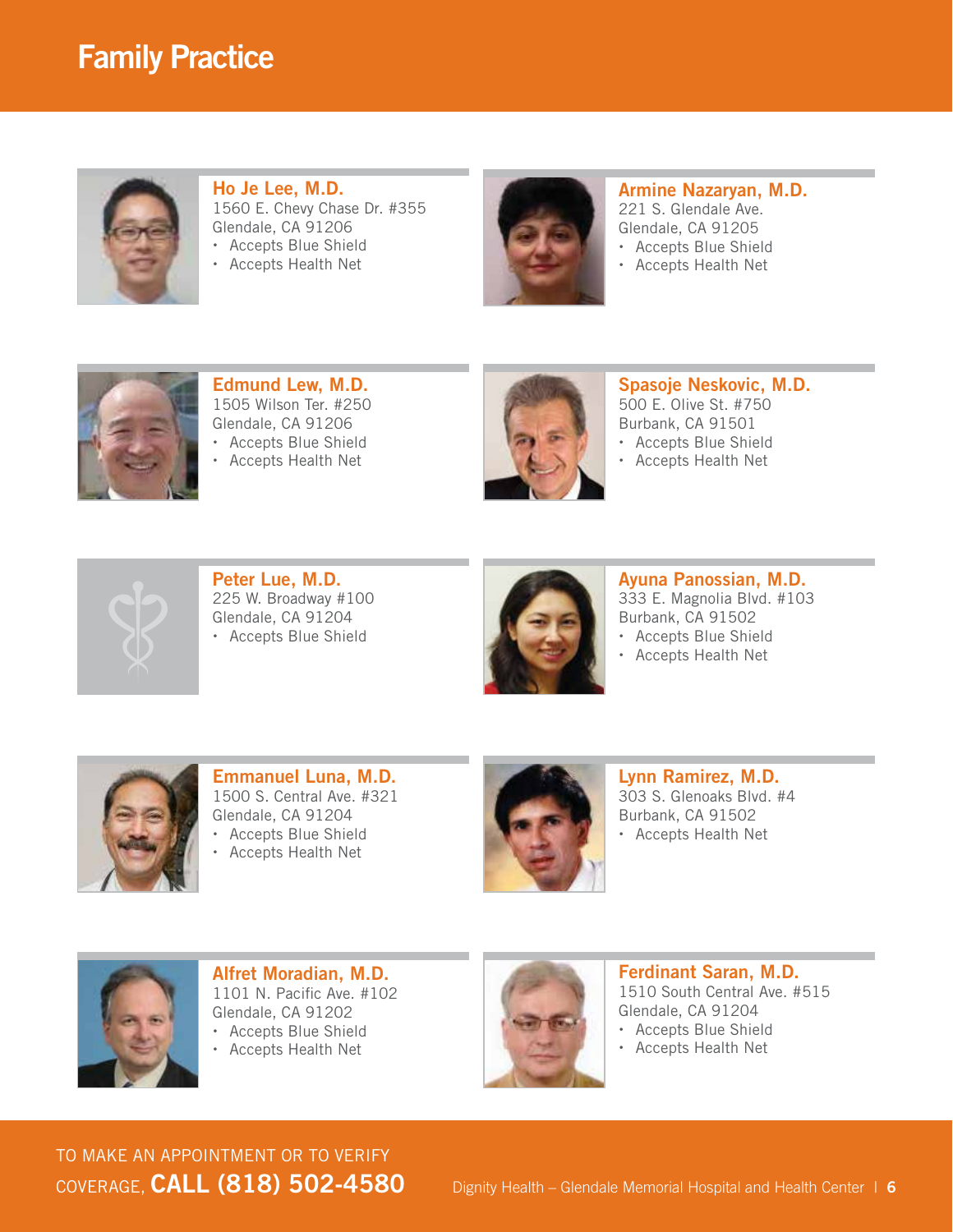

James Scofield, M.D. 222 W. Eulalia St. #201 Glendale, CA 91204 Accepts Blue Shield





#### Esther Yoon, M.D. 1560 E. Chevy Chase Dr. #355 Glendale, CA 91206

Accepts Blue Shield

Accepts Health Net



Vachik Shahnazarian, M.D. 1030 S. Glendale Ave. #304 Glendale, CA 91205 Accepts Blue Shield

Accepts Health Net



Antonio Zamorano, D.O. 801 S. Chevy Chase Dr. #103

Glendale, CA 91205

Accepts Blue Shield

Accepts Health Net



Teresa Swida, D.O. 1111 Foothill Blvd. La Canada, CA 91011 Accepts Blue Shield



Hovanes Ter-Zakarian, M.D. 5250 Santa Monica Blvd. #310 Los Angeles, CA 90029 Accepts Blue Shield

- Accepts Health Net
- 



Virginia Veloso, M.D. 1500 S. Central Ave. #200B Glendale, CA 91204 Accepts Health Net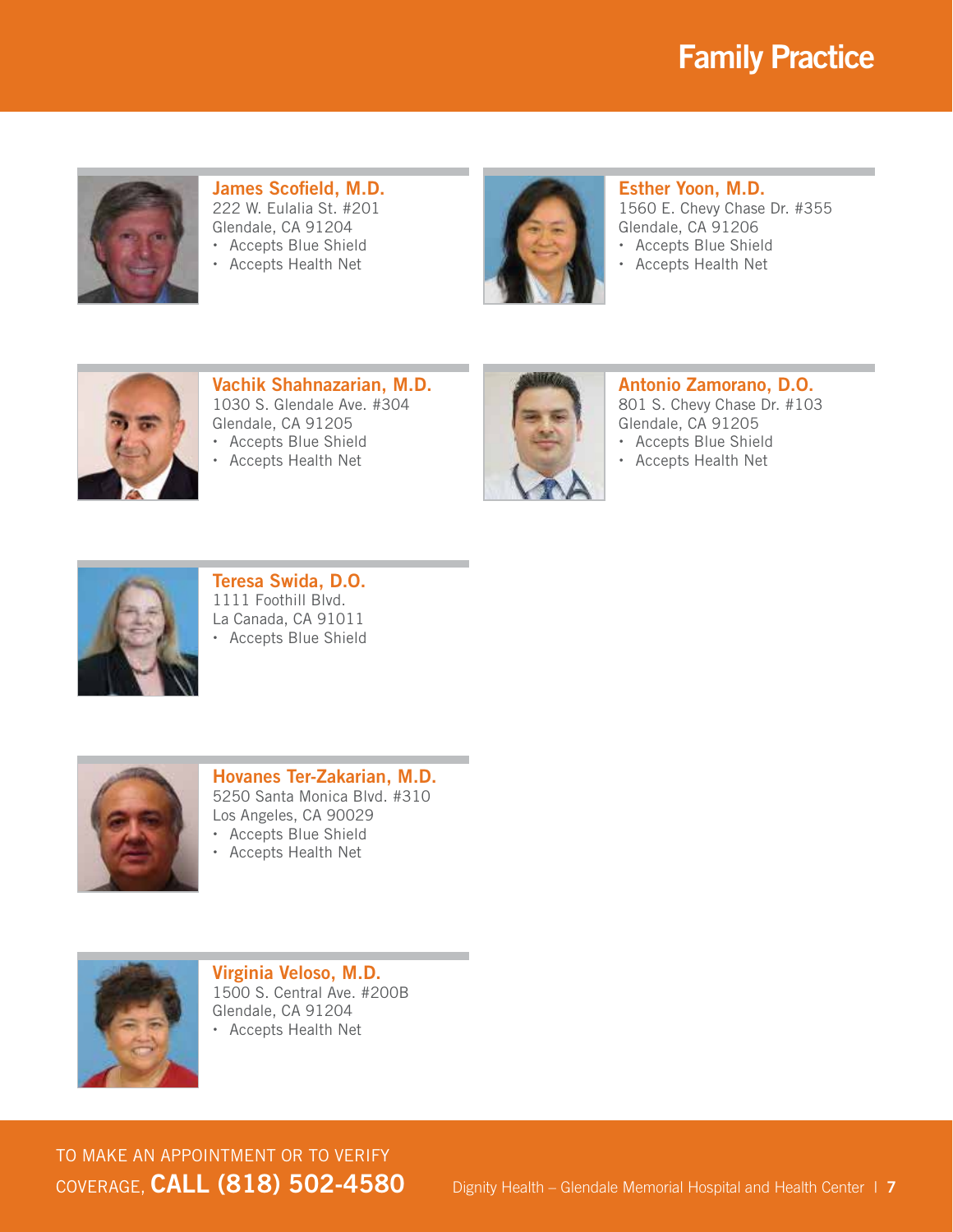#### Internal Medicine



Ruzanna Alexanian, M.D. 1560 E Chevy Chase Dr. #245 Glendale, CA 91206 Accepts Blue Shield

Accepts Health Net



Marcel Filart, M.D. 1300 N. Vermont Ave. #1008 Los Angeles, CA 90027 Accepts Health Net



Emil Avanes, M.D. 3600 N. Verdugo Rd. #202 Glendale, CA 91208 Accepts Blue Shield

Accepts Health Net



Hakop Gevorkyan, M.D. 333 E. Magnolia Blvd. #103 Burbank, CA 91502 Accepts Blue Shield

Accepts Health Net



Hamlet Baghoumian, M.D. 435 Arden Ave. #310 Glendale, CA 91203 Accepts Blue Shield



Marco Gomez-Garcia, M.D. 1510 S. Central Ave. #340 Glendale, CA 91204 Accepts Blue Shield

Accepts Health Net



Edgar Banez, M.D. 4867 Eagle Rock Blvd. Los Angeles, CA 90041 Accepts Blue Shield

Accepts Health Net



Laila Hanna, M.D. 1911 W. Glenoaks Blvd. #B Glendale, CA 91201 Accepts Blue Shield

Accepts Health Net



Nouneh Danielyan, M.D. 5220 Santa Monica Blvd. #E Los Angeles, CA 90029 Accepts Health Net



Krikor Kalindjian, M.D. 1300 N. Vermont Ave. #807 Los Angeles, CA 90027 Accepts Blue Shield

Accepts Health Net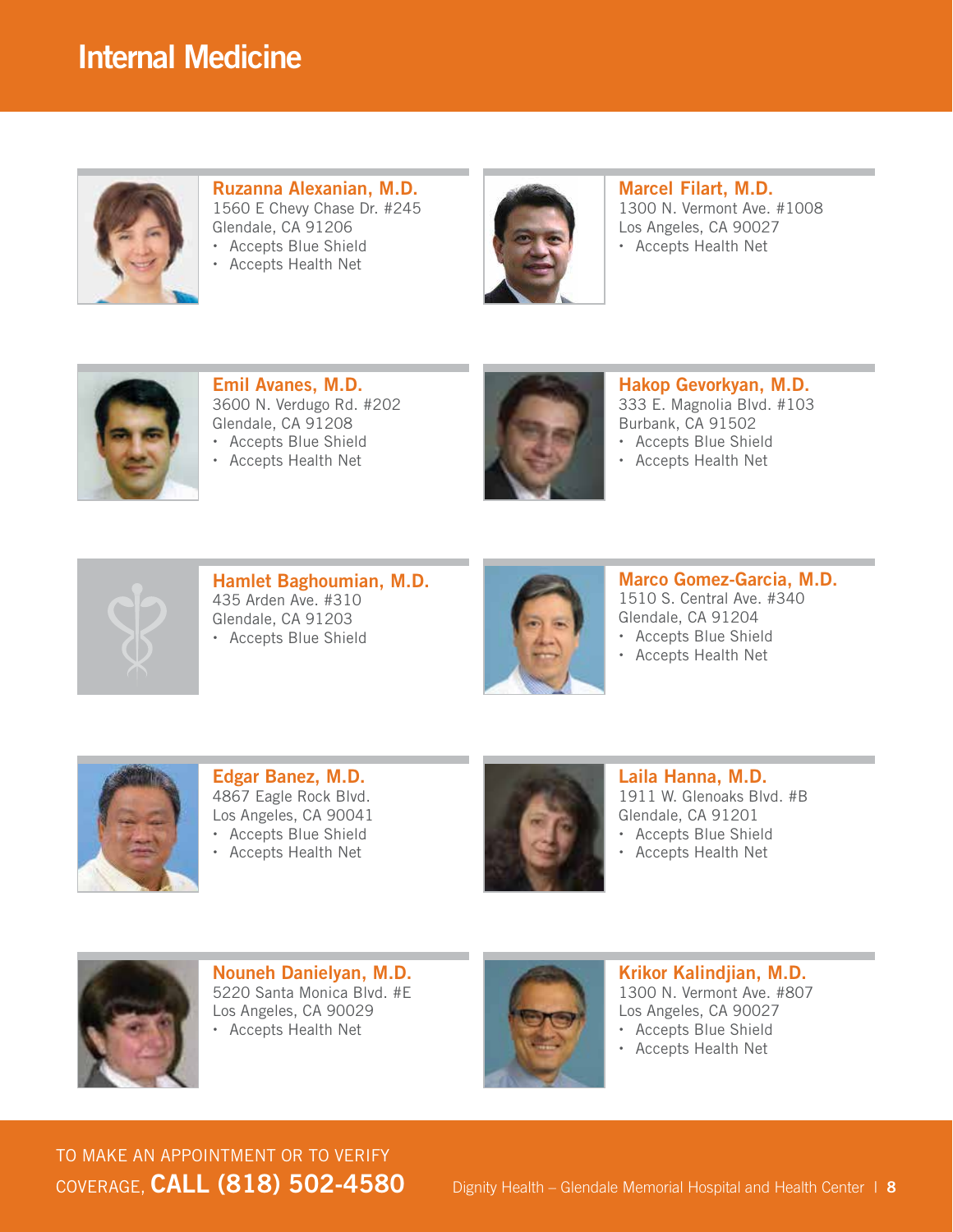## Internal Medicine



Mohamed Latif, M.D. 660 W. Broadway Glendale, CA 91204 Accepts Health Net



Rodolfo Protacio, M.D.

1510 S. Central Ave. #540 Glendale, CA 91204

- Accepts Blue Shield
- Accepts Health Net



James Lee, M.D. 1500 S. Central Ave. #320 Glendale, CA 91204 Accepts Blue Shield

Accepts Health Net



Robert Rivera, M.D. 333 E. Magnolia Blvd. #103 Burbank, CA 91502 Accepts Blue Shield

Accepts Health Net



Shahryar Manavi, M.D. 214 N. Central Ave. Glendale, CA 91203 Accepts Blue Shield

Accepts Health Net



Ricardo Roman, M.D. 4708 Eagle Rock Blvd. Los Angeles, CA 90041 Accepts Blue Shield

Accepts Health Net



Edmond Melikterminas, M.D. 303 S. Glenoaks Blvd. #1 Burbank, CA 91502 Accepts Blue Shield

Accepts Health Net



Helen Rostamloo, M.D. 800 S. Central Ave. #210 Glendale, CA 91204 Accepts Blue Shield

Accepts Health Net



Razmik Ohanjanian, M.D. 511 Western Ave. Glendale, CA 91201 Accepts Blue Shield Accepts Health Net



Hwan Suk, M.D. 1560 E. Chevy Chase Dr. #240 Glendale, CA 91206 Accepts Blue Shield

Accepts Health Net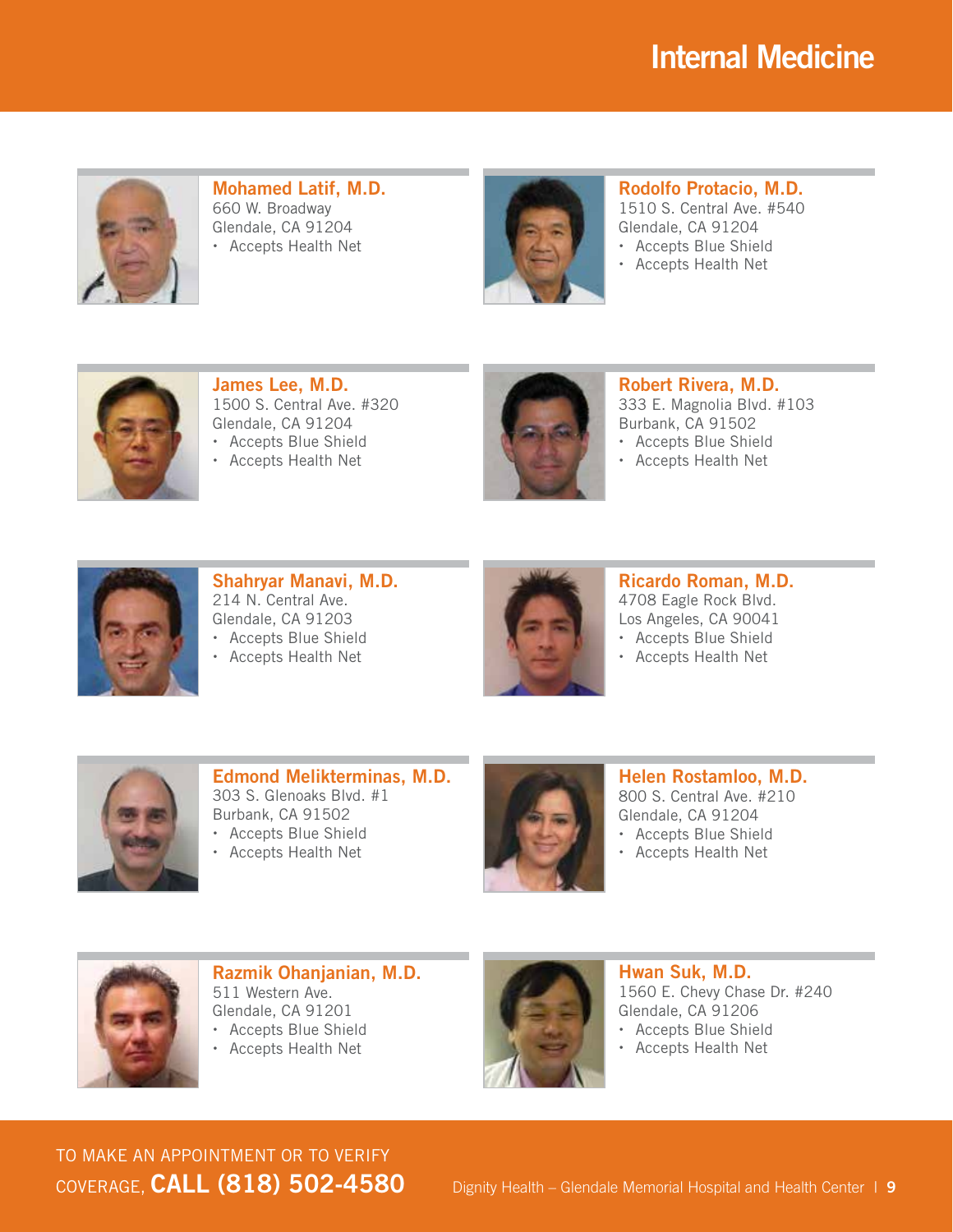

Lim Taw, M.D. 222 W. Eulalia St. #311 Glendale, CA 91204 Accepts Blue Shield Accepts Health Net



Garo Terzian, M.D. 333 E. Magnolia Blvd. #103 Burbank, CA 91502 Accepts Blue Shield

Accepts Health Net



Nirupa Vignarajan, M.D. 1030 S. Glendale Ave. #309 Glendale, CA 91205 Accepts Blue Shield

Accepts Health Net



Douglas Webber, M.D. 3171 Los Feliz Blvd. #309 Los Angeles, CA 90039 Accepts Blue Shield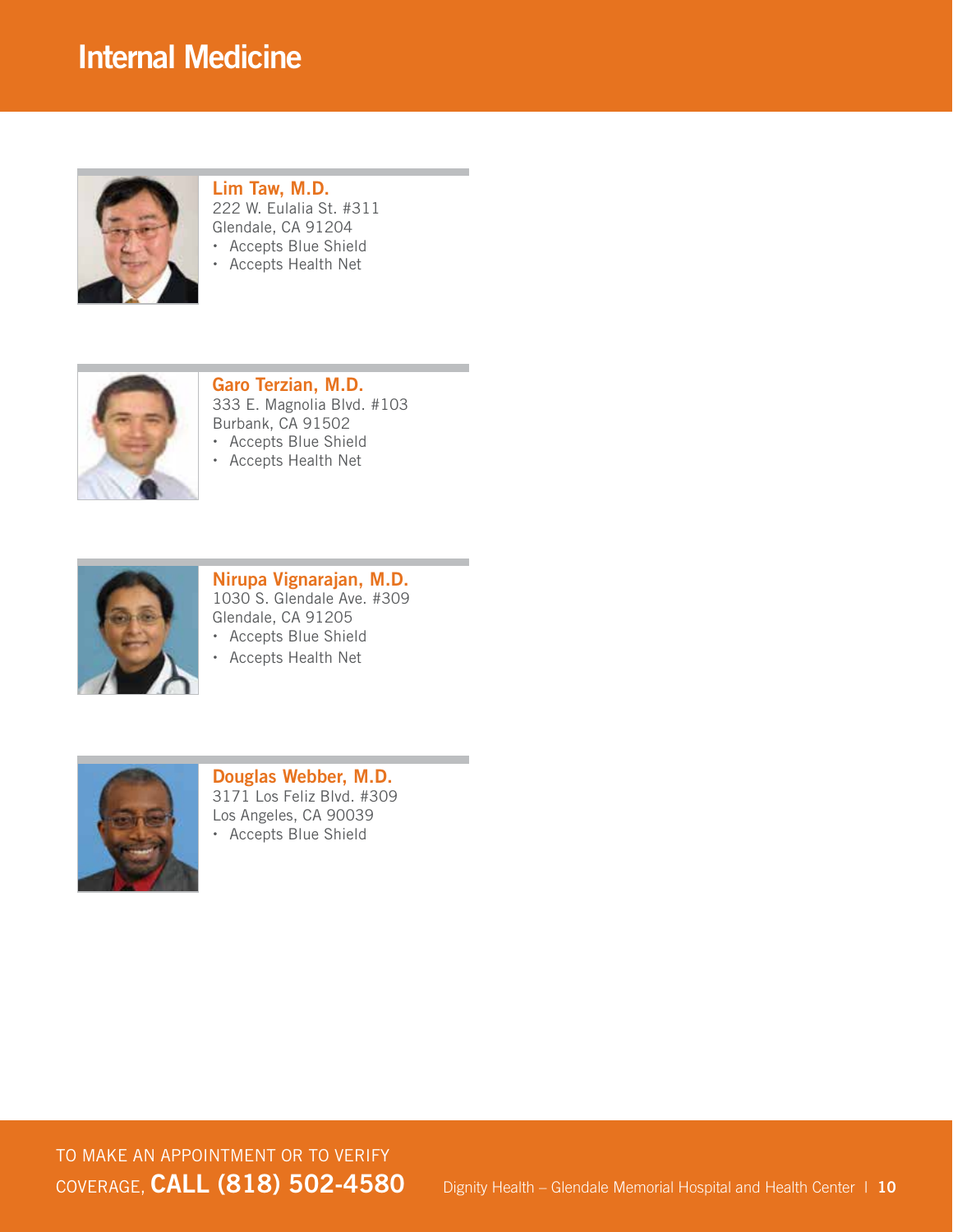



Sahag Arslanian, M.D. 318 W. Colorado St. #3 Glendale, CA 91204 Accepts Blue Shield



Michael Frields, M.D. 1505 Wilson Ter. #130 Glendale, CA 91206 Accepts Blue Shield



John Artenos, M.D. 1505 Wilson Ter. #160 Glendale, CA 91206 Accepts Blue Shield



Kevin Galstyan, M.D. 222 W. Eulalia St. #211 Glendale, CA 91204 Accepts Blue Shield

Accepts Health Net



John Cabrera, M.D. 222 W. Eulalia St. #211 Glendale, CA 91204 Accepts Blue Shield



Shobhana Gandhi, M.D. 1300 N. Vermont Ave. #307 Los Angeles, CA 90027 Accepts Blue Shield



Cesar Caldera, M.D. 1500 S. Central Ave. #125 Glendale, CA 91204 Accepts Blue Shield



Armine Ghazaryan, M.D. 191 S. Buena Vista St. #300 Burbank, CA 91505 Accepts Blue Shield



Shirley Chan, M.D. 1505 Wilson Ter. #350 Glendale, CA 91206 Accepts Blue Shield Accepts Health Net



H. Samantha Han, M.D. 191 S. Buena Vista St. #300 Burbank, CA 91505 Accepts Blue Shield Accepts Health Net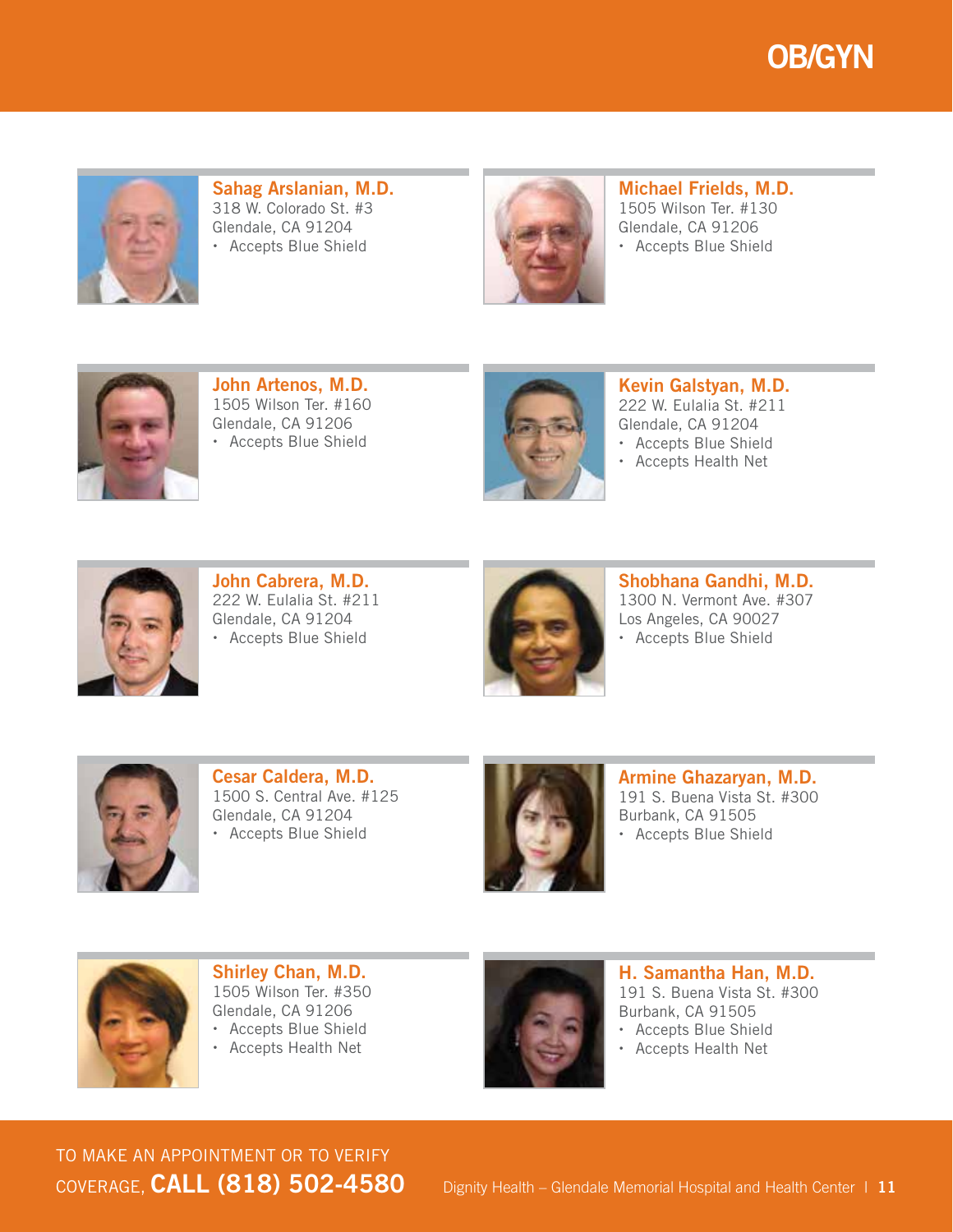#### OB/GYN



Ryan Lee, M.D. 222 W. Eulalia St. #211 Glendale, CA 91204 Accepts Blue Shield



Arus Zograbyan, M.D. 1300 N. Vermont Ave. #307 Los Angeles, CA 90027 Accepts Blue Shield



Jose Medrano, M.D. 2211 W. Magnolia Blvd. #250 Burbank, CA 91506 Accepts Blue Shield

Accepts Health Net



VickenSepilian, M.D. 5455 Wilshire Blvd. #1904 Los Angeles, CA 90036 Accepts Blue Shield



Ignacio Valdes, M.D. 222 W. Eulalia St. #211 Glendale, CA 91204 Accepts Health Net



Kristi Vanwinden, M.D. 2020 Zonal Ave. IRD 220 Los Angeles, CA 90033 Accepts Blue Shield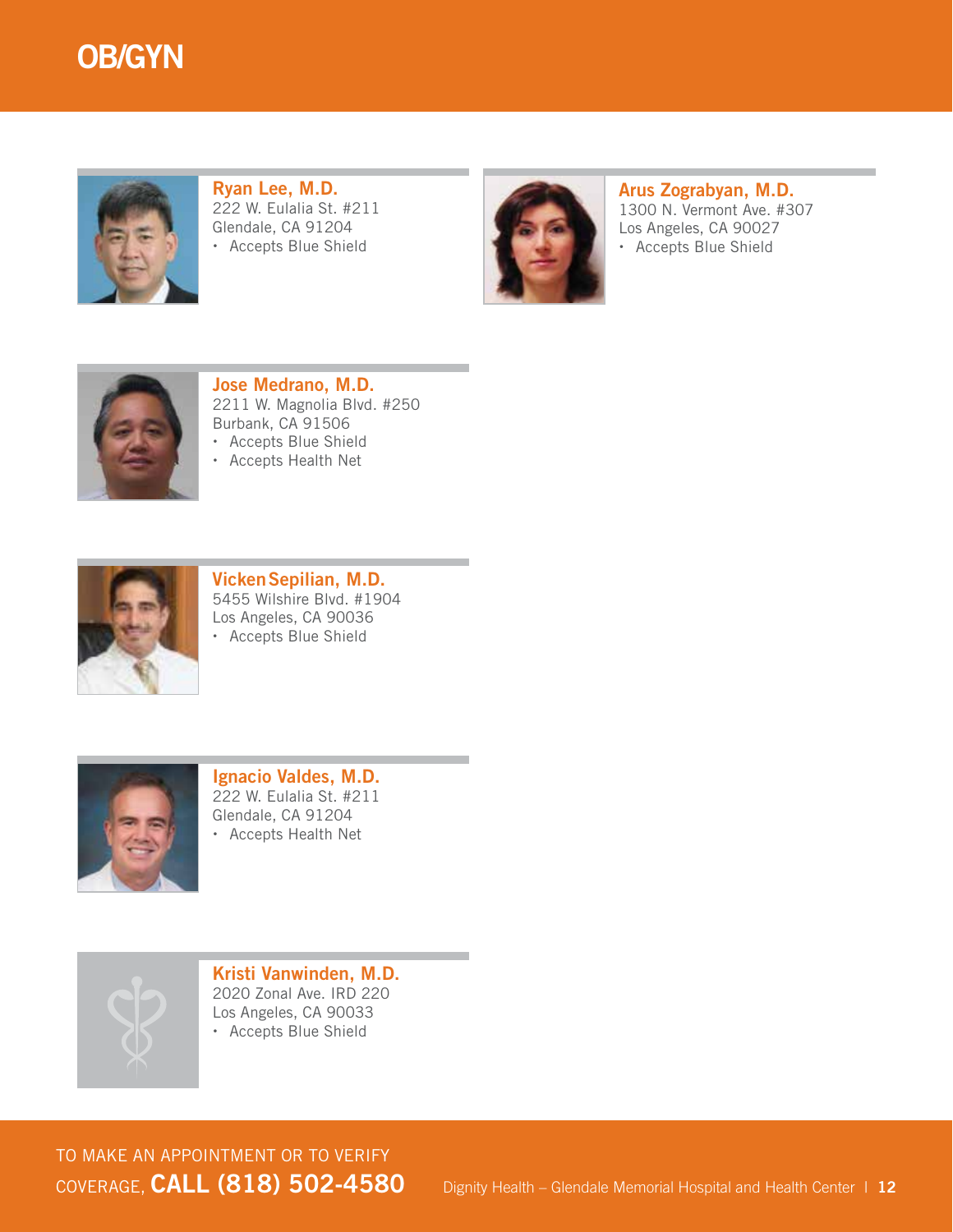### **Pediatrics**



Gizel Abraham, M.D. 1510 S. Central Ave. #510 Glendale, CA 91204 Accepts Blue Shield

Accepts Health Net



Sarkis Kaakijian, M.D. 1500 S. Central Ave. #318

Glendale, CA 91204 Accepts Blue Shield

Accepts Health Net



Ighia Aintablian, M.D. 1510 S. Central Ave. #450 Glendale, CA 91204 Accepts Blue Shield

Accepts Health Net



Maria Teresa Lim Heya, M.D. 150 N. Reno St. Los Angeles, CA 90026 Accepts Health Net



Choa Chan, M.D. 1530 E. Chevy Chase Dr. #202 Glendale, CA 91206 Accepts Blue Shield

Accepts Health Net



Lelanie Luna, M.D. 1500 S. Central Ave. #310 Glendale, CA 91204 Accepts Blue Shield



Scott Foust, M.D. 1704 Colorado Blvd. Los Angeles, CA 90041 Accepts Blue Shield

Accepts Health Net



Richard Menendez, M.D. 1510 S. Central Ave. #350 Glendale, CA 91204 Accepts Blue Shield

Accepts Health Net



Germaine Green, M.D. 801 S. Chevy Chase Dr. #200 Glendale, CA 91205 Accepts Health Net



Mehdi Moghadam, M.D. 7232 Van Nuys Blvd. #201 Van Nuys, CA 91405 Accepts Blue Shield

Accepts Health Net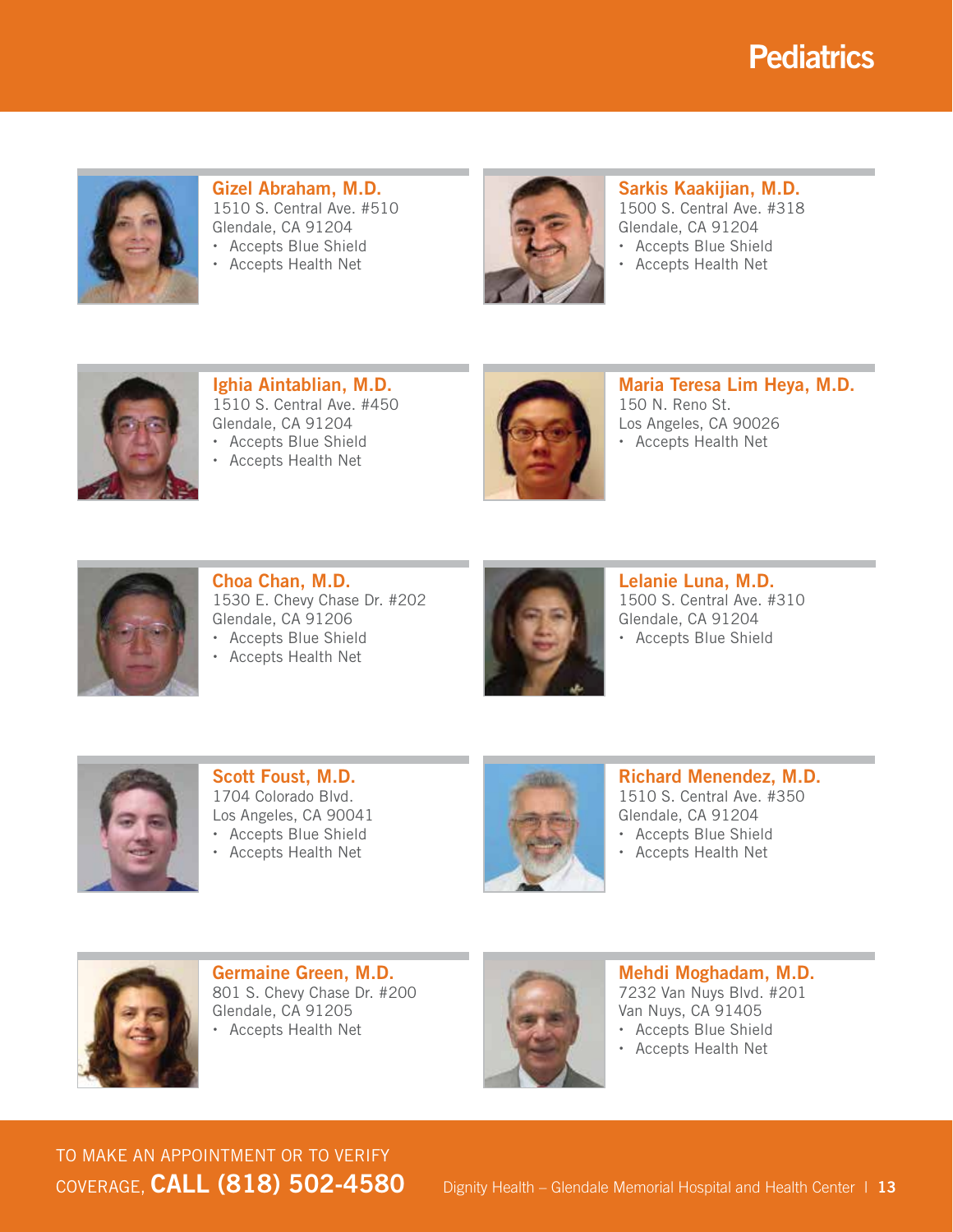#### **Pediatrics**



#### Caroline Park, M.D. 801 S. Chevy Chase Dr. #200 Glendale, CA 91205

Accepts Blue Shield



#### Vigen Zargarian, M.D. 2048 Montrose Ave.

Montrose, CA 91020

- Accepts Blue Shield
- Accepts Health Net



#### Meenakshi Patel, M.D.

6000 N. Figueroa St. Los Angeles, CA 90042 Accepts Blue Shield



#### Nune Simonian, M.D. 435 N. Arden Ave. #550 Glendale, CA 91203

Accepts Blue Shield

Accepts Health Net



#### Andrew Travelli, M.D. 801 S. Chevy Chase Dr. #200 Glendale, CA 91205

- Accepts Blue Shield
- Accepts Health Net



Serena Tu, M.D. 801 S. Chevy Chase Dr. #200 Glendale, CA 91205 Accepts Blue Shield

Accepts Health Net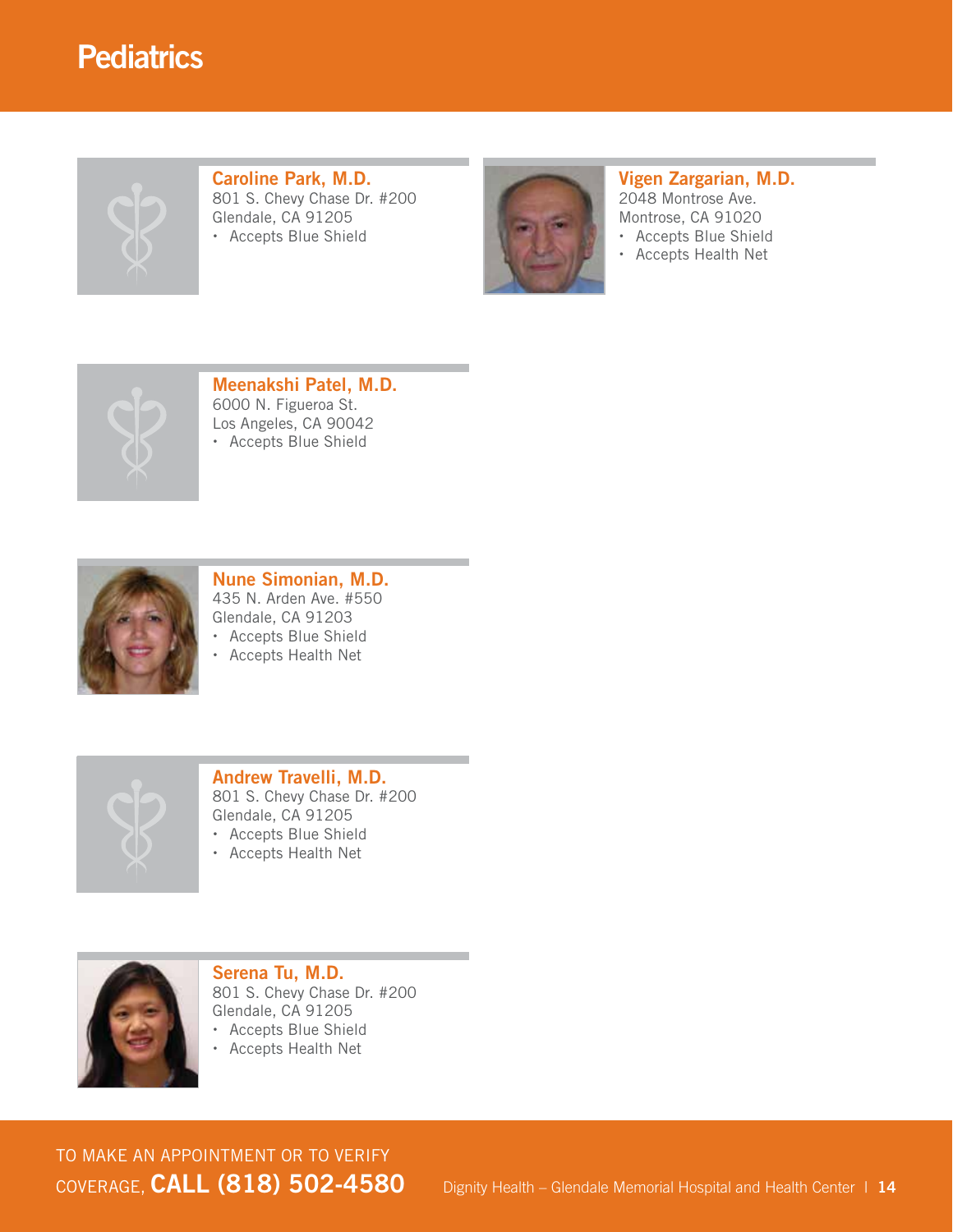

## Acts of humankindness can inspire and heal each of us.

**Dignity Health.** Glendale Memorial Hospital and Health Center

**Hello humankindness** 

1420 South Central Avenue, Glendale, CA 91204